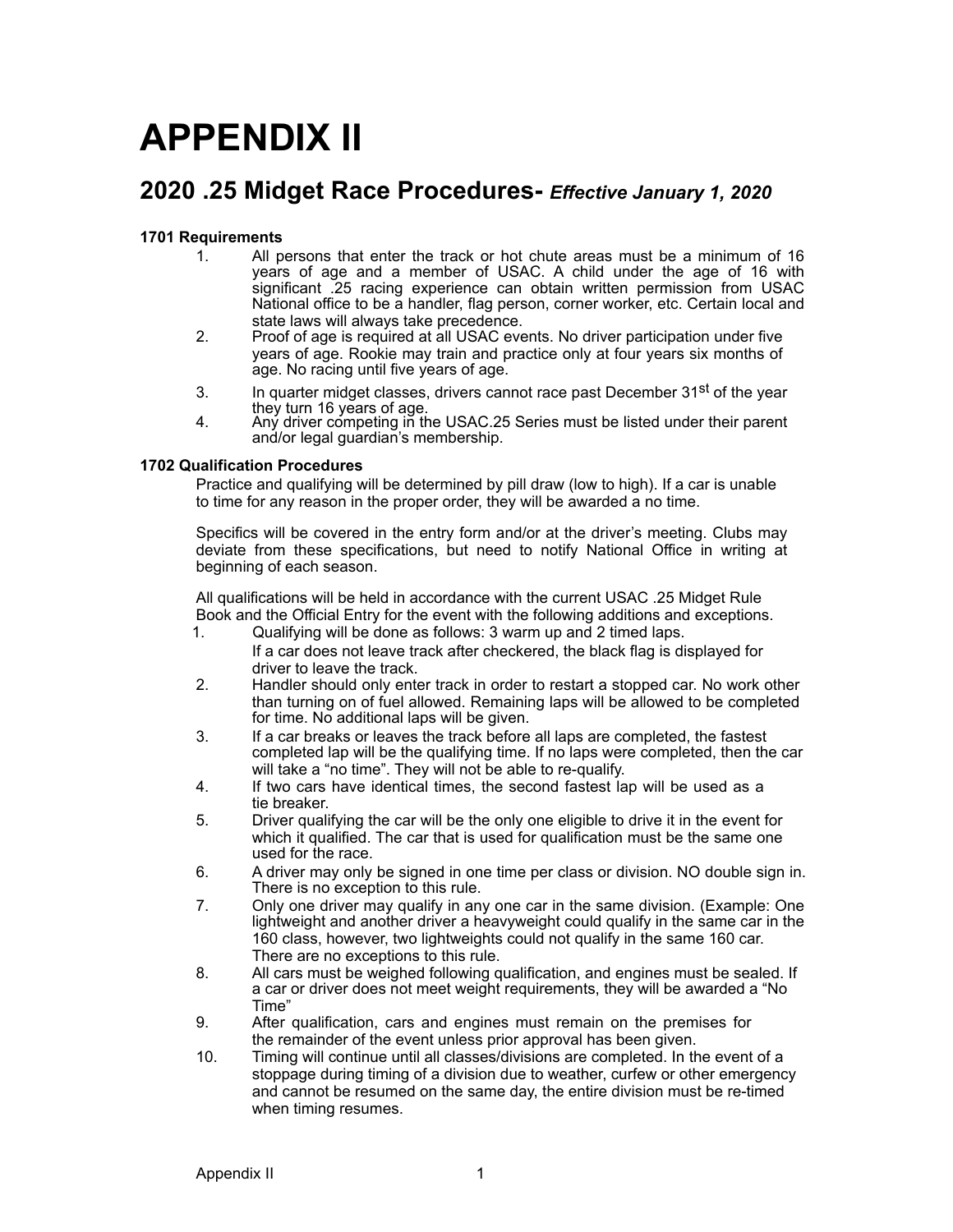- 11. The use of air filters during qualifying at any USAC pavement events is illegal. The Senior Tech Official reserves the right to allow air filters at any event that it is deemed necessary.
- 12. Group/European Qualifying may be used at the Race Director's discretion when transponders are used.
- 13. The Race Director is empowered to change the event format, including the number of qualifying laps to be run.

#### **1703 Drawing for Starting Positions**

As an alternative to qualifying, the passing point system will be used to determine starting positions in feature events. The driver will receive points for passing as well as finishing position with the driver accumulating the most points from heat races starting in the pole position with the exception if there is an invert for the A-Main. In the event of a tie in total points, the driver who first earned the points shall be aligned in front of any subsequent driver earning the same number of points. Passing points will be figured on the actual lineups. #5,6,7,8,9 from 1702, apply in 1703 for heats.

A registrant is considered a late sign-in when online registration has ceased until the first heat race lineup is on track. No one will be able to sign in after the first heat race lineup is on track.

| <b>Finishing Position</b> | Points Given | <b>Passing Points</b>                     |  |  |
|---------------------------|--------------|-------------------------------------------|--|--|
| $\mathbf{1}$              | 55           |                                           |  |  |
| $\overline{2}$            | 52           | 1 car $@$<br>$= 1 pt$<br>1                |  |  |
| $\overline{3}$            | 49           | 2 cars $@$<br>$= 2$ pts<br>1              |  |  |
| $\overline{4}$            | 46           | 3 cars @<br>$= 3$ pts<br>1                |  |  |
| 5                         | 43           | 4 cars @<br>$= 4$ pts<br>1                |  |  |
| 6                         | 40           | 5 cars @<br>$= 5$ pts<br>1                |  |  |
| 7                         | 37           | $6$ cars $@$<br>$= 6$ pts<br>1            |  |  |
| 8                         | 34           | 7 cars @<br>$= 7$ pts<br>1                |  |  |
| 9                         | 31           | 8 cars @<br>$= 8$ pts<br>$\mathbf{1}$     |  |  |
| 10                        | 28           | $9$ cars $@$<br>$= 9$ pts<br>$\mathbf{1}$ |  |  |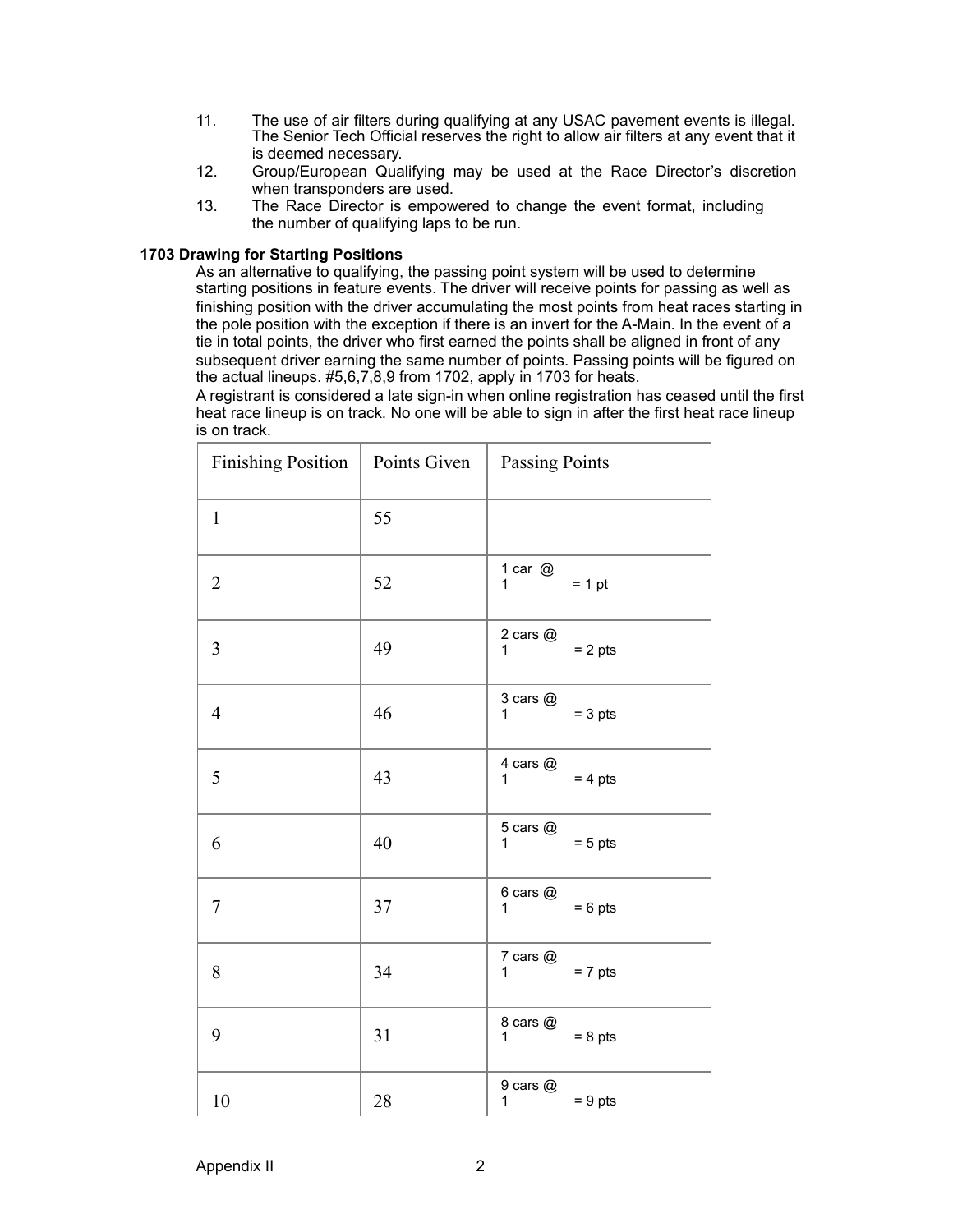The Race Director has the authority to select and/or amend these procedures in unique situations.

#### **1704 Authority & Responsibility of Race Director & Officials**

## **ALL RACES are governed by the following personnel, who must be USAC members &/or officials in good standing, or as provided in USAC rules.**

#### **Race Director –**

In charge of the overall running of the event; Approved by National Director for National and Regional events; Must be experienced, well-versed in all USAC racing rules and regulations; Makes any DQ determinations if needed, including flagrant calls; May consult with other officials if needed to make determinations; Approves of all other officials; Clubs have the option of using judges.

#### **Flagger –**

Runs the flagging of the race; Falls under the jurisdiction of the Race Director; May be called upon by Race Director when trying to determine a call; Flagger will be located in the flag stand during green flag racing.

#### **Pit Steward –**

In charge of the staging lanes. coordinates with Race Director to send cars out to the racing surface; Checks safety items in staging lanes to make sure cars and drivers are ready to race; To include, but not limited to: brakes are functioning, RaceCeiver is functioning, arm restraints and seat belts are fastened properly, pad in center of steering wheel, etc.; Pit Steward will be located between staging lanes and hot chute.

#### **Director of Timing & Scoring –**

In charge of keeping track of positions throughout the race to determine finishing order.

#### **Technical Director –**

In charge of inspection of engines and works together with safety director to ensure chassis are within specifications.

#### **Safety Director –**

In charge of ensuring safety rules are followed, including ensuring that all cars and drivers follow all safety rules; Works together with Technical Director to ensure chassis are within specifications; When required a proof of loss statement must be sent to USAC within 30 days of all incidents.

#### **Duties of the Race Director**

- 1. The following procedures shall be utilized by the Race Director at all USAC National and Regional events. They are recommended for use at other Quarter Midget events but Clubs may deviate from these specifications. The clubs need to notify Regional Board and National Office in writing at beginning of each season. Traditional quarter midget judging procedures may be incorporated with prior notification.
- 2. All race officiating will be done by the Race Director with input from the flagger and/or Asst. Race Director at the Race Director's discretion.
- 3. Race Director will not be handlers, owners, parents or family members of drivers entered in the particular on track race.
- 4. Authority of Race Director A Race Director will have the authority/ discretion to disqualify or Black Flag for flagrant calls. Race Director disqualifications may not be protested.
- 5. The Race Director has authority/discretion to immediately disqualify a driver/car for the following: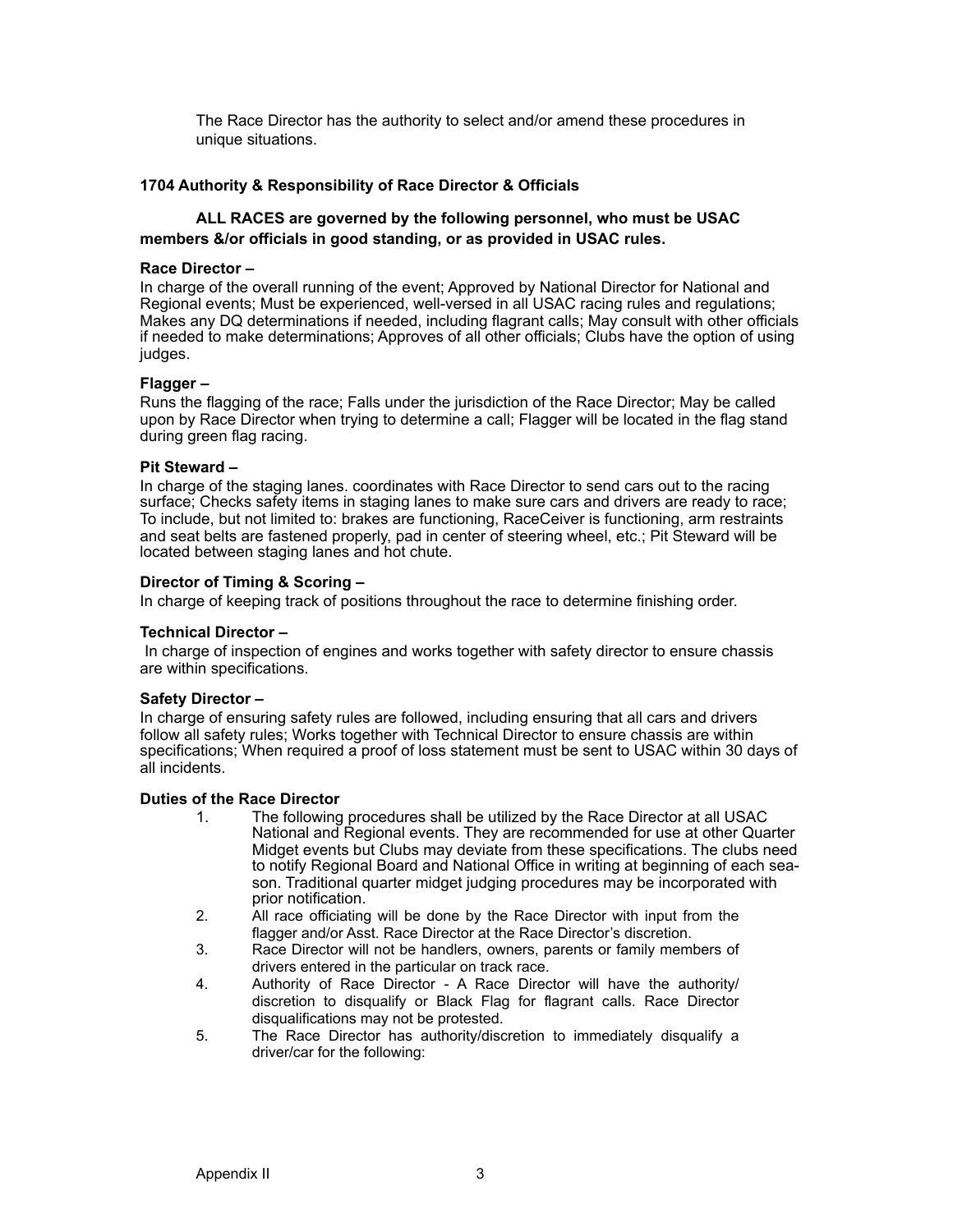**A.** Flagrant or Deliberate Rough Driving; (a driver that is intentionally running over or into the car in front or beside him/her). See Appendix II, Section 1713 - 33 & 34.

 **B.** Any car with all four (4) wheels under the line that defines the inner edge of the racing surface must stop before the next turn (bringing out the yellow flag), will receive a STRIKE and be placed to the tail end of the line up. Failure to stop and continue racing will result in a race disqualification. On the white flag lap, after turn 4, a car avoiding an accident may not be penalized if all 4 tires go below the line, but must re-enter on the same straight away.

 **C.** Disobeying Flags; (jumping starts, passing under yellow, advancing around the track under yellow instead of dropping back into a starting or restart position as directed. etc..) After being warned at least one time and then being put to the tail of the lineup, the second warning could be cause for disqualification.

 **Practice Session/Pre-Race Warm-Up -** Under yellow flag condition, a car may pass another car in order to create a safe distance but must keep yellow flag pace.

**D.** Signaling by handler to driver (under green flag conditions).

 **E.** Car being operated in an unsafe manner. (For example: excessive biking, if a car turns over from biking on its own, stuck throttle, no brakes, etc.).

 **F.** Making adjustments or repairs on the racetrack or during a refuel or emergency stop. Cars may be worked on in the designated work area per USAC work rule on refuel stop or after an injured driver is cleared ok to race or has left the race on an emergency stop.

 **G.** Third chargeable STRIKE (under green flag conditions). This will be scored as a DNF.

 **H.** Improper wearing of safety equipment. No neck collars, belts not over both shoulders, helmet not fastened, etc..

 **I.** Loss of driver-related safety items (helmet, gloves, arm restraints, belts, etc..) under green flag conditions. Does not include neck collar. See Section 1713 -35.

 **J.** If a car turns over and leaks fluid, or leaks while sitting on the track does not constitute a disqualification unless deemed an unsafe condition by the Race Director.

 **K.** Loss of ballast during a race (under green or yellow conditions) will result in a disqualification for the race.

> a. Loss of ballast during practice will result in a DQ for a heat race; will start at the tail in the lowest main

 b. Loss of ballast during heat race will result in a DQ; will start at the tail in the lowest main

c. Loss of ballast in a main will result in a DQ

- 6. Only the Official Handler may ask the Race Director for the reason of disqualification at the conclusion of the race; HOWEVER, they may NOT argue the call or protest it. Arguing or protesting the call may result in immediate ejection from the event.
- 7. The Race Director must have a communication link; via radio with the flagger & scoring tower.
- 8. Flagger shall not make any disqualification calls unless approved by the Race Director of that race.
- 9. Race Director has the option to put any car(s) to the rear that fails to keep proper pace or remove from the race.
- 10. Cars are subject to black flag calls any time that they are on the track. Disqualification may be made after the checkered flag has been thrown, or before the green has been thrown. Incidents can occur in the hot chute or as cars leave the track. The Race Director can decide that it was intentional or deliberate, and disqualify the car.
- 11. During a medical red flag situation, NO cars can be worked on or moved, until the Race Director has declared the track clear.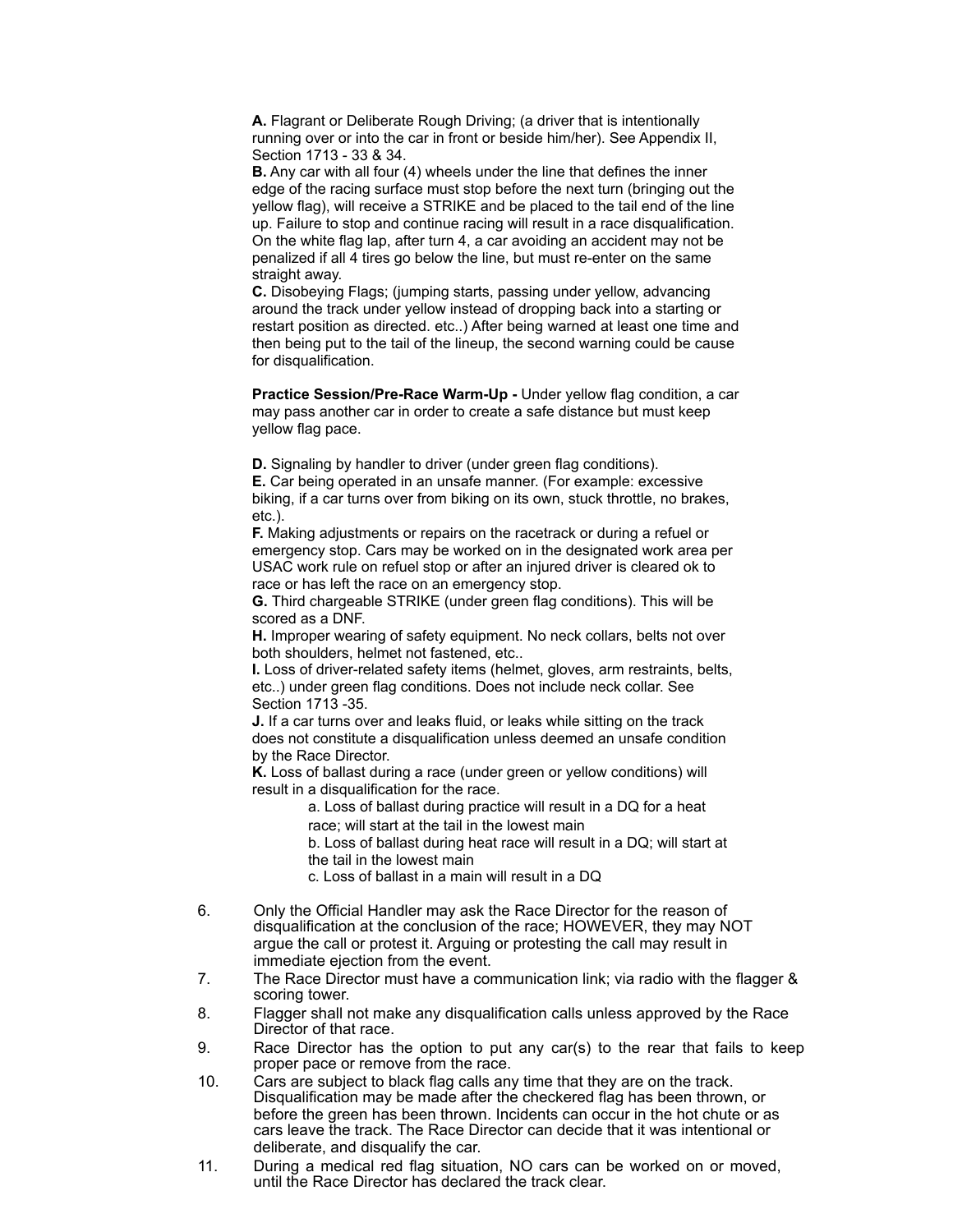- 12. It is the Race Director's responsibility to enforce and to determine violations of the Racing Rules, as outlined in Section 1713, "Racing Rules and Procedures".
- 13. Race Director may use the "meatball flag" (black flag with a red circle) to call a car into the pits or designated area for consultation, i.e. checking RaceCeiver ,tape numbers, etc. See Section 1706-3.

# **1705 Pushing/Restarts**

- 1. Handlers may only enter the course/track or infield with permission from Race Director during yellow flag or during red flag conditions. Handler will never enter course/track during green flag conditions. Doing so will result in loss of hot chute privileges for the event. If this happens more than once during a race weekend, handler may be asked to leave the track premises/grounds.
- 2. Cars that are being pushed to start will only pass the flag stand twice; after second pass of flag stand, car must go to the designated work area before returning to the track surface.

# **1706 Laps under Yellow Flag**

- 1. Laps where the yellow flag is displayed will not be scored.
- 2. All caution laps and emergency stop restarts will revert to the last complete/ recorded lap for restart position. The re-lineup position will be verified by the scorers.
- 3. During a caution period a car may be called into the "designated pit area", using the Meatball Flag, for inspection by the Officials. If the car is determined to be safe to resume racing, and no work of any kind is performed, it will return to its previous position. Handlers may not touch car, other than starting, unless directed by Race Director.

# **1707 Designated Work Area – USAC Work Rule**

- 1. The work rule will be mandatory for all Club, Regional and National events.
- 2. A maximum of two handlers per car will be allowed in the hot chute. If a handler requires more than the two for major repairs, then any other handlers already designated in the hot chute for other cars may assist. No additional handlers will be allowed to enter the hot chute for major repairs. If the handler chooses, he/ she may take his/her car out of the hot chute to a designated work area in close proximity to have additional members assist with repairs.
- 3. The designated work area will be marked off. A designated work area is where additional handlers can assist with repairs. This designated work area will depend on the Club hosting the event, because tracks layouts do vary. This may be a portion of the hot chute. This must be approved by the Race Director and/or Safety Director.
- 4. Any car going to the designated work area or hot chute will automatically be put to the tail end the of lineup. If a car is forced into the hot chute by another car, stops and has no work done or drives through at an idle, that car will retain their position. See Section 1706-3.
- 5. If a car leaves the racing surface under green flag, it may not re-enter the race.
- 6. Under a yellow or non medical red flag condition, a car (or cars) may go into the designated work area for repairs using any piece of equipment for repairs, but may not add fuel or gasoline (except by track Officials to Formula Mod cars during refueling stops). Refueling of cars during race will result in disqualification.
- 7. If more than one car is in the designated work area; positions will be determined by the order of cars returning to the track.
- 8. Three courtesy yellow flag caution laps will be given per caution once the on track lineup is set and cars are in race order. See Section 1708-14.
- 9. Cars that enter work area for anything other than repairs that would otherwise keep them from returning to the track, will not receive courtesy laps**.**

# **1708 Flag Procedures for .25 Midgets**

1. Flagger's position to be located on flag stand on the outside of the track. Flagger will remain near the flag stand during all event practice sessions and races. See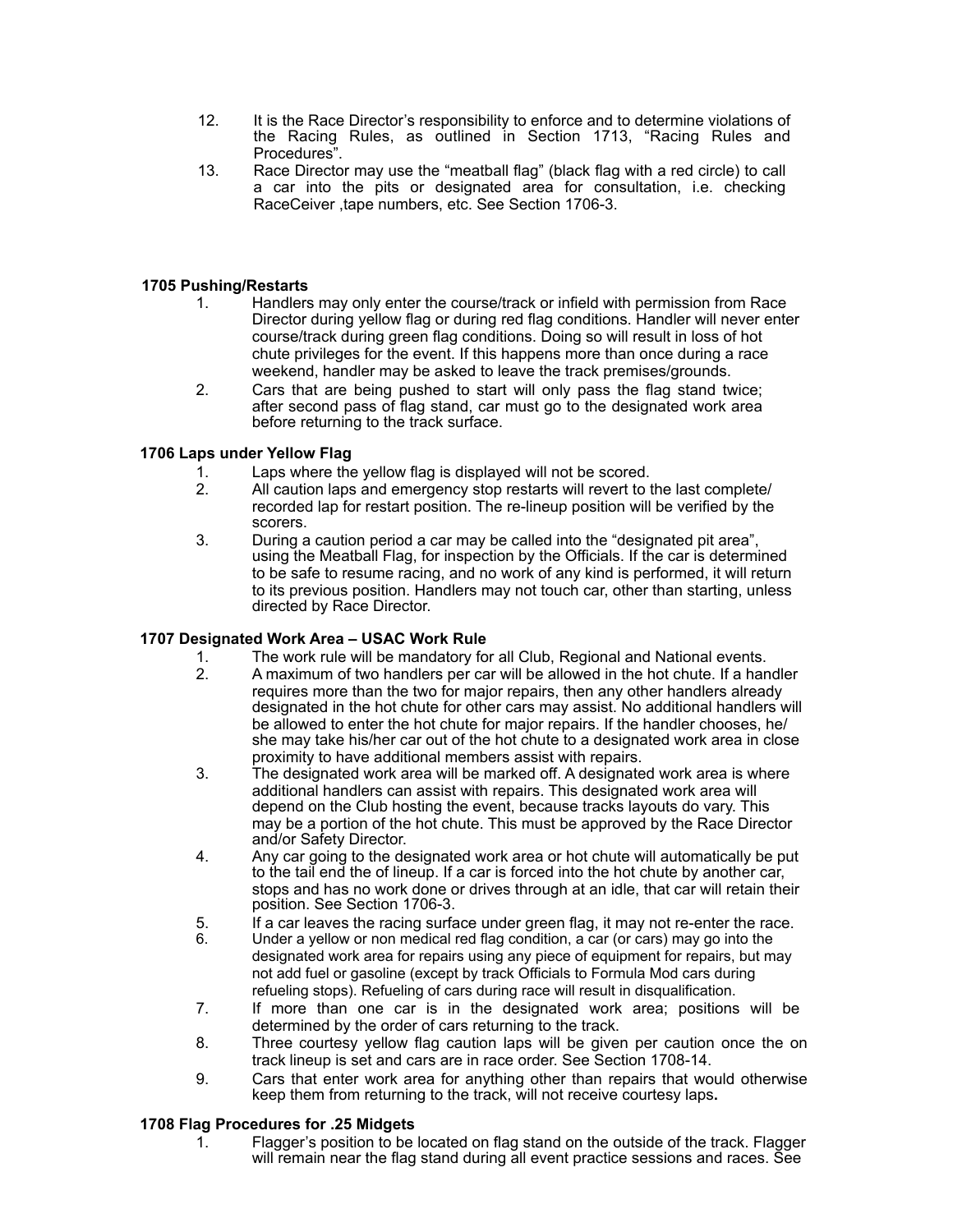Section 1701-1 for more on Flagger's position. Flagger may have assistant hand them flags.

- 2. Green flag shall be displayed to start and restart a race.
- 3. Yellow flag is to be displayed anytime a car goes Dead On Track (DOT) or the track has any unsafe conditions (debris, fluids, etc.). There will be no passing under the yellow flag. Once green flag is waved, no lap is exempt from a yellow flag. (See Section 1704- C). If an accident occurs before the checker has been thrown, a yellow flag should be thrown and unsafe area or the area of the track where DOT has occurred should be pointed out. The yellow is to remain displayed until all corner workers have clear the racing surface. Caution (yellow) lights may be used around the rack and will be controlled by the flagger. If a single car goes DOT or in the infield under green, a yellow flag will be thrown, car may be charged with a STRIKE and started at back - unless a car is disqualified. See Section 1704-8 and 1713-16.<br>4. Red flag (medical) will be displayed any time of
	- Red flag (medical) will be displayed any time cars turn over, injuries, or potential injuries may have occurred. If there is an injured driver, NO cars may be moved from racing surface or be worked on until driver(s) have been cleared. Red flag must also be displayed and cars stopped prior to anyone being allowed on the track to inspect track walls and/or to perform any such work. For non-emergency requirements (refueling stops, debris removal, etc.) a rolled red flag with one finger extended indicating stop after one more lap.<br>5. Cars not remaining above the safety entrance/blend line will be subject to
	- Cars not remaining above the safety entrance/blend line will be subject to being black-flagged. Cars that continue to disregard the safety entrance line may be subject to disqualification or loss of practice and testing session.
	- 6. When practice session is over, checkered flag should be displayed for one lap and may be followed by a yellow flag in order to clear the track.
	- 7. After a race warm up time has expired; the yellow flag should be displayed for at least one lap before the line up signal is given. The original line up signal should be a rolled yellow and a rolled green, (one in each hand) displayed in a drumming motion to indicate a double file line up. Double file lineup will only be for initial starts. Following a yellow flag and after restart line-up has been determined; single file restart signal should be displayed. Hold a rolled yellow and a rolled green together in one hand straight above or in front of the Flag person. All restarts will be single file after initial double file.
	- 8. Flagger is responsible for all starts, restarts, conduct of race, and flags, i.e., green, yellow, red, white, checkered and black, in accordance with the Race Director. All starts will be rolling starts. Flagger will determine the pace of each race. Flagger and/or Race Director has the option to put any car or cars to the
	- rear if they will not keep proper pace.<br>9. During the line up process if cars fail During the line up process if cars fail to keep a proper pace or continually jump start the green, a rolled black flag as a warning. Car(s) that still do not keep proper pace or other infractions may be sent to the back of the line up. Flagger must maintain control and remain consistent. Once the race begins (First official scored lap) no other cars including the alternate car can enter the race. (See Section 1713-9). During the initial lineup and before the green flag falls, cars that stop on the track will be put back in their original position unless there is a disqualification or penalty. Cars will not be allowed to accelerate until the "gas it up" line, which will be between turns 3 and 4. Green flag will not be thrown until the front car(s) have reached turn four at earliest. Track size, banking and turn configurations may determine different pickup and racing points. These determinations should be based upon the need to maintain fair racing without the leader needing to make drastic racing moves to protect his position as the field accelerates to start or restart a race. The method used for National restarts will be, to paint a spot or mark midway on the straight, in the vicinity of the start/finish line, between turns four and one, about two-thirds of the track width from the bottom of the track, and requiring all cars to maintain position single file, nose to tail until past this spot. All 4 tires must stay above dot or line and nose to tail until past this point. Penalties for dropping below the dot, line or not staying nose to tail should be defined as follows: i.e.: yellow flag the restart and the offending car is penalized two (2) positions, or if a car can NOT go back two (2) positions then they are assessed a strike and sent to the tail. This type of restart has eliminated cars from chopping down on the track coming off turn four to protect their position and then causing incidents in turn one as several cars enter the turn from different racing lines. The preferred restart mark is a 9"-12" diameter solid painted dot or a 4" wide x 24" long painted line in an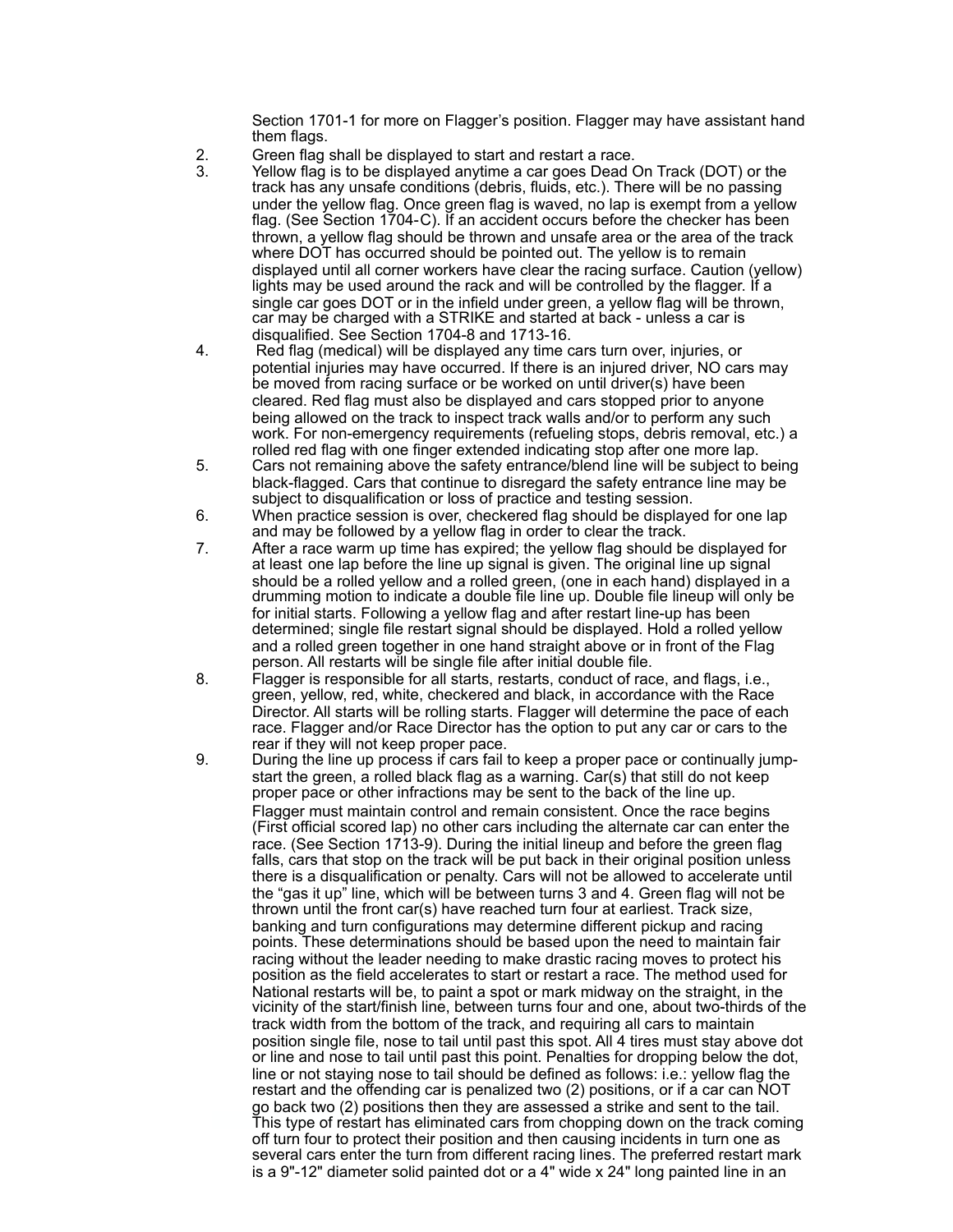easily seen contrasting color to the color of the pavement or dirt surface. If a car creates a disturbance in the line, causing the following cars to hit the dot/line

- while avoiding the car, a yellow will be displayed and no cars penalized.<br>10. White flag will be displayed when there is one lap left in the race. Laps s White flag will be displayed when there is one lap left in the race. Laps should be counted from the number of laps to be run (25, 35, 40, etc.) down to one lap to go. The Flagger does not have to remember the length of the race; when lap one comes up, simply display the white flag.
- 11. Checkered flag indicates the finish of the race. If an accident occurs after the checkered flag has been thrown, a yellow should be displayed along with the checkered flag, however, the race is officially completed. NO restarts after the checkered flag. Car(s) that cross the start finish line and are given the checkered flag will be scored accordingly. Any car that is lapped prior to the last lap can not earn their lap back due to a yellow/checkered finish. Car(s) that crossed after the yellow is displayed will be scored on the last officially completed lap. Any cars involved in the incident causing the yellow flag will be placed at the end of all cars running of their lap in the final standings. See Section 1713 - 32.
- 12. If under green flag two or more cars become hooked together and do not unhook themselves – the yellow flag will come out followed by red if necessary. (Flaggers and/or Race Director's discretion). The cars will be unhooked and unless a car is disqualified, all cars will go to the tail and be charged with a STRIKE.
- 13. Black flag will be pointed at car being disqualified and then waved as the driver approaches to indicate the disqualification. If a car is disqualified during a race, and does not immediately leave the track after being black flagged, the black flag will be shown to the driver two more times on next two laps. If the driver still has not exited the track, the race CAN be stopped (red flag) and the disqualified car will be removed, DQ'ed and subject to further penalty. Race will be restarted from the last recorded lap. In lieu of displaying a black flag during green flag racing, possibly causing confusion (especially with Jr. classes), it is permissible to yellow flag a race when a racing DQ incident has occurred, then black flag the offending car, reset the line-up to the last completed lap and restart the race.
- 14. After a race lineup is determined and cars are in racing order, if there are cars in the work area, three laps will be given for cars once stopped in the work area to complete repairs and reenter the race. As the cars on the track pass the start/ finish line, the flagger will extend fingers, clearly indicating the countdown of three laps. After three complete caution laps have been completed, the flagman will indicate with a rolled green flag that racing will start on the next lap. The cars in the pits must be down and rolling before the lead car crosses the start finish line at the 'one-to-go' flag indication. The predetermined 'late out point' at the exit of the pits, car under it own power will apply for the warm up session before the race. Local track configurations may alter timing at which the cars can be past the late out point. There will be only one courtesy three-lap countdown per yellow flag period. Unless the reentering car creates a hazard, the flagger is not required to remain under yellow to allow the reentering car to catch the tail end of the field. Cars on the track intentionally slowing or speeding the field from the desired caution pace may be sent to the tail of the field as determined by the Race Director.

#### **1709 Hazardous Mechanical Conditions**

A. All cars must have nerf bars, bumpers, hood and all other safety equipment in order to start or continue in a competition unless otherwise approved by USAC. Miscellaneous attached equipment such as, but not limited to, data acquisition devices, RaceCeiver, and cameras will be securely fastened in the manner they were designed within the limits of the roll cage frame. If they become loose, dangling by a chord, or otherwise dangerous to the driver, other cars or spectators, the yellow flag will be thrown and the car must go to the pits to correct the condition per the USAC Work Rule. See Section 1707 and per the three lap courtesy work rule (1708-14). This will be charged as a STRIKE.

B. If nerf bars, or bumpers are no longer originally fastened to the chassis or bumpers and nerf bar are broken or cracked the car must go to the pits to correct the condition per the USAC Work Rule, See Appendix I - 709 & 710.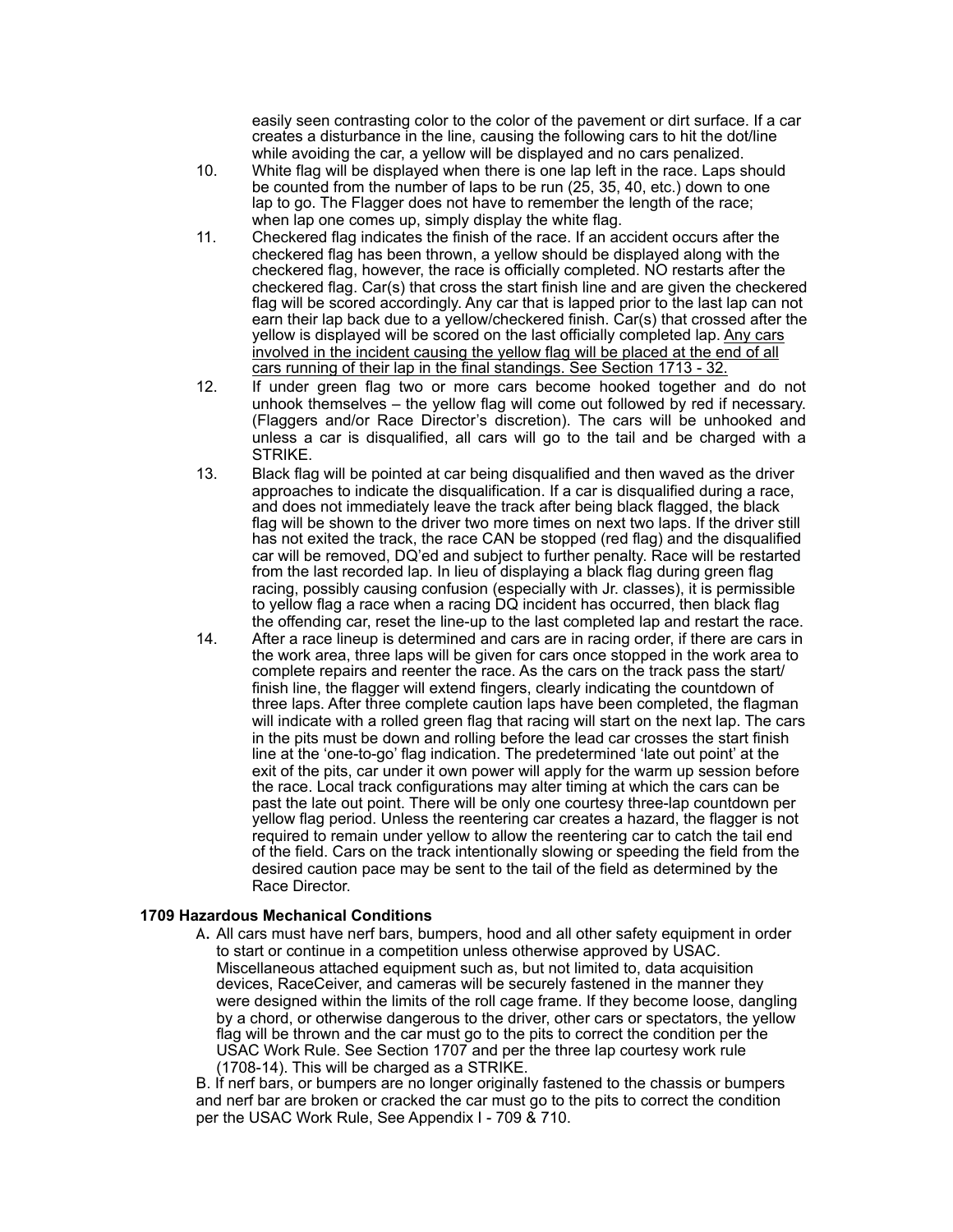Any driver who improves his or her position during a start or restart by passing other cars before coming out of turn 4 on the track shall be guilty of a violation, the yellow will then be displayed. The penalty will be a repositioning of the car at the tail. A second violation will result in a STRIKE. See USAC.25 restart procedure and penalties, Appendix II, Section 1708-9.

#### **1711 Testing**

The limitations placed on testing for the USAC events DO NOT apply, except prior to a national championship event. Practice and/or testing is not allowed from Sunday at mid-night prior to the racing event until controlled practice begins for the event. Teams who engage in such unauthorized practice or test runs will be subject to disqualification from the event.

#### **1712 Class & Division Structure**

- 1. **Class Definition**  Class is defined as a race program by engine type and rules.
- 2. Ages and weights for classes are found in table at 703- I.
- 3. A driver will not be allowed to run more than four Quarter Midget classes per event.
- 4. No mixing of classes at National Events.<br>5. Senior Honda, 160 Honda, and all Moo
- Senior Honda, 160 Honda and all Mods, Senior/Unrestricted Animal, WF and "AA" and may have a maximum of twelve (12) cars per race.
- 6. Jr. Honda and Jr. Animal classes may have maximum of twelve (12) cars per race, but are not required.
- 7. A driver may run 160 once he or she meets the age and weight requirements for the respective class (Light or Heavy 160)
- 8. In order to run a World Formula, or Formula Modified, a driver must have 12 months in an unrestricted class or Senior Animal or obtain the unanimous approval of the Rookie Committee and final approval from USAC and meet the minimum age requirements. See #12 for Formula Mod
- 9. No class jumping, either up or down. Definition: Engine and car must compete in the class that it originally signs in and qualifies. A car cannot be entered in more than one Quarter Midget class at a given event. This part of the rule disallows the signing in of a car to qualify and compete in more than one class.

It can run in same class but two divisions. Example: a car can be signed in for one driver to run as a Junior Honda and another driver to run as a Senior Honda, or in the classes that are separated by light and heavy drivers, and one driver may run as a light and another driver as a heavy in the same class. Junior and Senior, Light and Heavy are divisions of a class.

- 
- 10. Division Definition Division is defined by age and or weight.<br>11. Specific ages and weights for divisions are found in Appendix 11. Specific ages and weights for divisions are found in Appendix I, section 703-I.
- 12. Any driver who will turn nine (9), or (10) for Formula Mod on or before May 31<sup>st</sup> of a racing season, must move up on their 9th Birthday but has the option of moving up to and racing in the Senior division at all Local, Regional and National Events, at any time prior to his or her ninth birthday. Once he or she has made this decision and raced in a Senior division, he or she shall not be allowed to return to the Junior division of that class for any reason. If this option is used, USAC National office must be notified and driver profile shall be documented.
- 13. Drivers who turn nine (9) after May  $31<sup>st</sup>$  of a racing season must remain in the Junior class until their 9th birthday. He or she may choose to remain in a Junior class for the remainder of that racing season.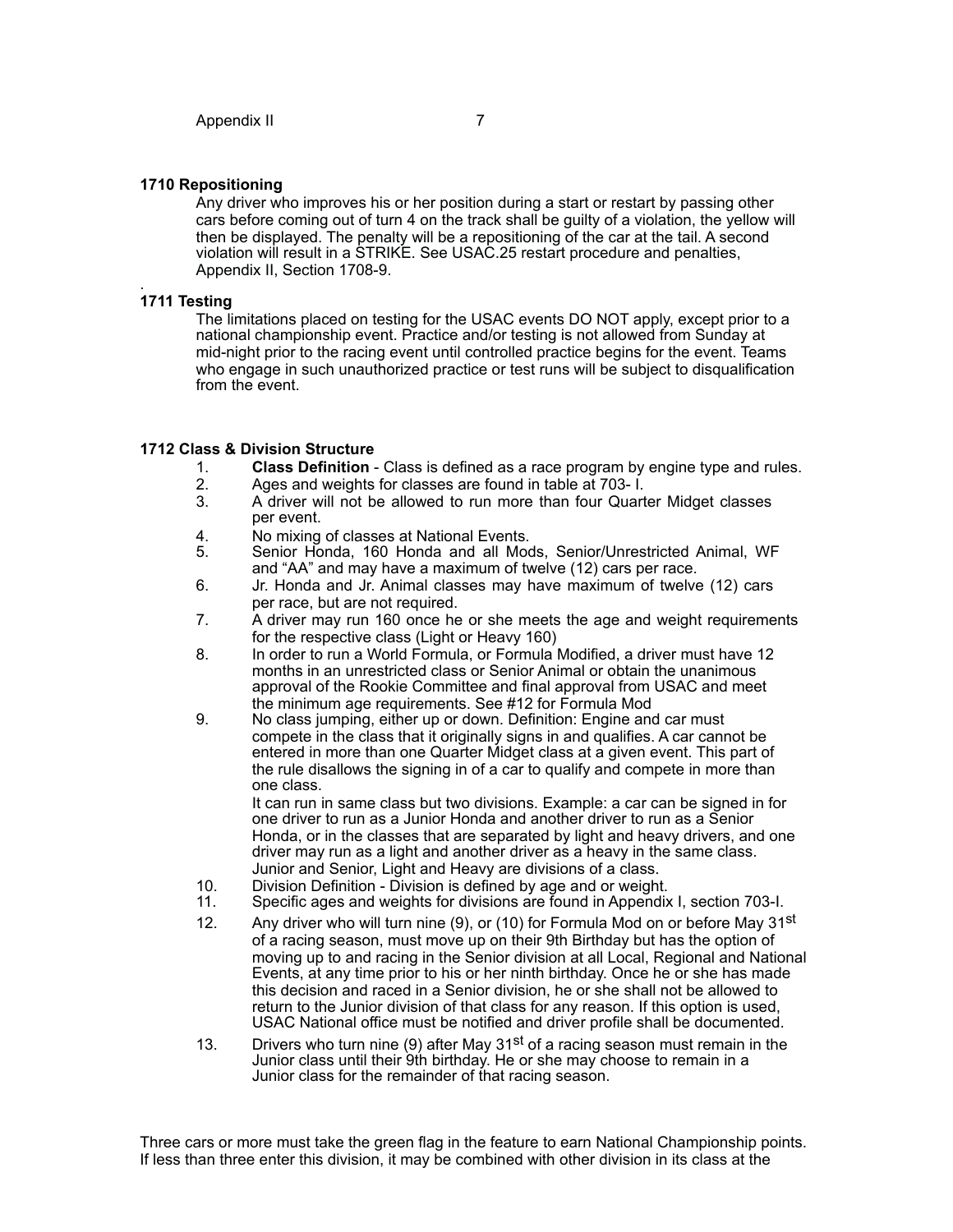option of the Race Director, but excluding the Junior Division and you can never run Junior and Senior at the same time. Does not apply to the Rookie class.

#### Appendix II 8

- 1. **Light and Heavyweight**: Among those classes divided by weight only, there may be enough drivers to justify this division in some areas and it will be optional to the Race Director whether the class is to be divided or not. The lightweight division is to be considered open to all drivers, the heavy weight restricted as to weight. Drivers may enter one division per class only. Per scoring procedures light classes start in front of heavy classes.
- 2. **Lack of Cars to Make a Complete Class** (Local Option) In order for clubs to more efficiently run their races, they may decide not to run certain USAC approved Quarter Midget Classes. Further, if there are no cars participating in a class, they could simply eliminate that class for the year. Clubs need to notify Regional Director and National Office in writing at beginning of each season. IF a car in an eliminated class were to show up for a race, it would be the club's option to run the class or not, or to let the car run in another class.
- 3. The Race Director at National and Regional events and the Board of Directors at the Club level have the authority to assess a driver's competence to compete in a particular class.

|              |                  | <b>PAVEMENT</b>  |                  |        |                  | <b>DIRT</b>      |                   |  |
|--------------|------------------|------------------|------------------|--------|------------------|------------------|-------------------|--|
| <b>CLASS</b> | <b>DIVISION</b>  | <b>HEAT</b><br>S | <b>LOWE</b><br>R | A-MAIN | <b>HEAT</b><br>s | <b>LOWE</b><br>R | А-<br><b>MAIN</b> |  |
|              |                  |                  | <b>MAINS</b>     |        |                  | <b>MAINS</b>     |                   |  |
| Rookie       | Junior & Sr      | 10               | 15               | 20     | 8                | 10               | 15                |  |
| Honda        | Junior           | 15               | 20               | 30     | 10               | 15               | 25                |  |
| Honda        | Senior           | 20               | 25               | 40     | 15               | 20               | 30                |  |
| Honda        | Heavy            | 20               | 25               | 40     | 15               | 20               | 30                |  |
| Animal       | Junior           | 15               | 20               | 30     | 10               | 15               | 25                |  |
| Animal       | Senior           | 20               | 25               | 40     | 15               | 20               | 30                |  |
| Animal       | Unrestricted     | 20               | 25               | 40     | 15               | 20               | 30                |  |
| Modified     | Light            | 20               | 25               | 40     | 15               | 20               | 30                |  |
| Honda 160    | Light &<br>Heavy | 20               | 25               | 40     | 15               | 20               | 30                |  |
| WF           | Light &<br>Heavy | 20               | 25               | 40     | 15               | 20               | 30                |  |

#### **Lap Counts by Class/Division, USAC running order – (Optional for Local Events)**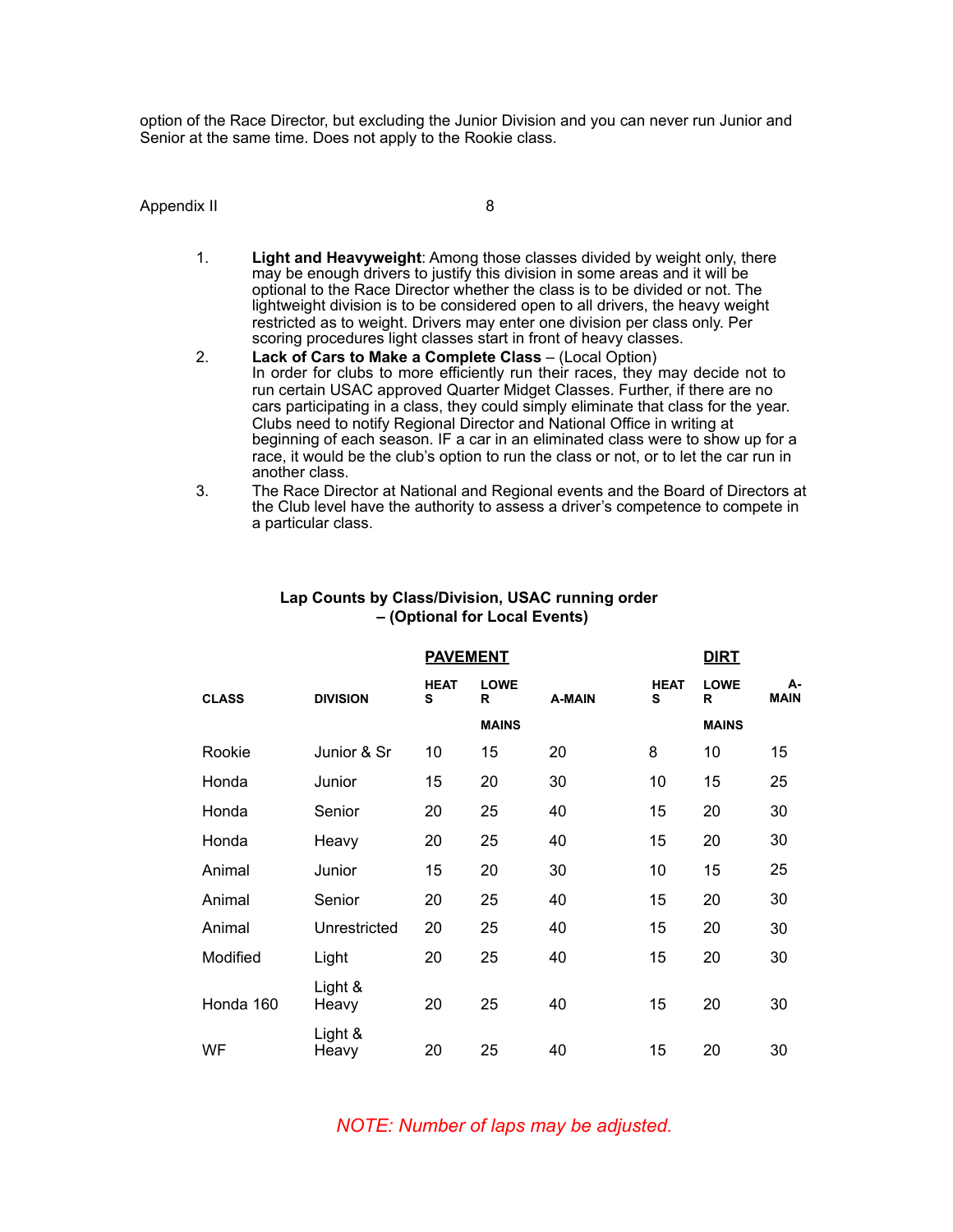#### Appendix II 9

#### **1713 Racing Rules and Procedures**

Unless otherwise noted, these procedures must be followed at all events:

1. **USAC Quarter Midget Events** - All participants at a USAC event must present their valid USAC I.D. card at the time of signing in.  **a.** Advertising

USAC and USAC.25 may regulate or deny the advertising of any product on equipment, apparel or otherwise in connection with a member, USAC, USAC.25 Series or any event. USAC.25 may not approve advertising if it is determined offensive, inappropriate, illegal and/or undignified, potentially detracting from the positive interest in any event and/or the integrity of USAC.25 and its members.

**b**. Products being advertised must be produced, marketed/advertised and sold in accordance with federal, state and local laws and regulations. If it's not legal for 16 years of age or younger to purchase, consume or use legally, it's deemed not approved. Some examples that are not permitted include the promotion of illegal substances, tobacco/ nicotine/vaping, alcohol and/or marijuana, marijuana-based products and/or cannabis/ hemp products.

Additionally, imagery of illegal products, imagery and/or wording of products listed above that represent and/or identify the use of such products are not allowed at USAC.25 events. These types of brands are not permissible with the USAC.25 logo, images of USAC.25 events and its participants.

- 2. All car numbers shall be furnished. All cars must have a minimum of 3 numbers plainly visible; 1 on the left front, 1 on the left rear, and 1 on the right rear. (Optional for local events).
- 3. All cars to present themselves at the lineup area before entering the racing surface ready to race. This includes all car and driver safety items, required "RaceCeiver," engine and exhaust systems, braking systems and racing fuel. After the car takes the racing surface, fueling of cars is prohibited in the staging lanes, hot chute or on the track and will result in a DQ.
- 4. If a driver on the track track is found not responding to communication by RaceCeiver, (the "meatball flag" shall be shown Appendix II 1704 -13) that driver shall be called into the pits. If it is found that the RaceCeiver is not functioning properly they will be required to go into the pits and fix the problem. They will be given three (3) courtesy yellow flag caution laps to correct the problem once the on track line-up is set and cars are in race order. They will be required to tag the tail of the line-up..
- 5. Cars leaving the track must do so with caution. Driving through the pits, hot chute or scale/scale area at a high rate of speed without stopping is dangerous and is prohibited. See Section 1707-4. If it occurs under yellow conditions during racing, the car will be assessed a strike and will restart on the tail (or removed if it is a 3rd strike). If it occurs during a pre-race warm-up period, the penalty is a strike and the car will start the race on the tail. If the infraction occurs after a race is complete, a race DQ will be assessed by the Race Director.
- 6. No foreign matter, such as gum, candy, etc. shall be allowed in driver's mouth while he/she is in the car. Mouthpieces are allowed.

 **a.** Drivers and/or handlers that receive Emergency Medical Treatment by medical personnel during a scheduled race activity, whether during on-track activities, while on premises of a facility with racing scheduled for the day/weekend, etc., with treatment taking place at an on-site medical facility and/or off-site medical facility must present a medical clearance form signed by a physician in order for the driver and/or handler to participate in future on-track USAC.25 sanctioned events. No exceptions will be allowed.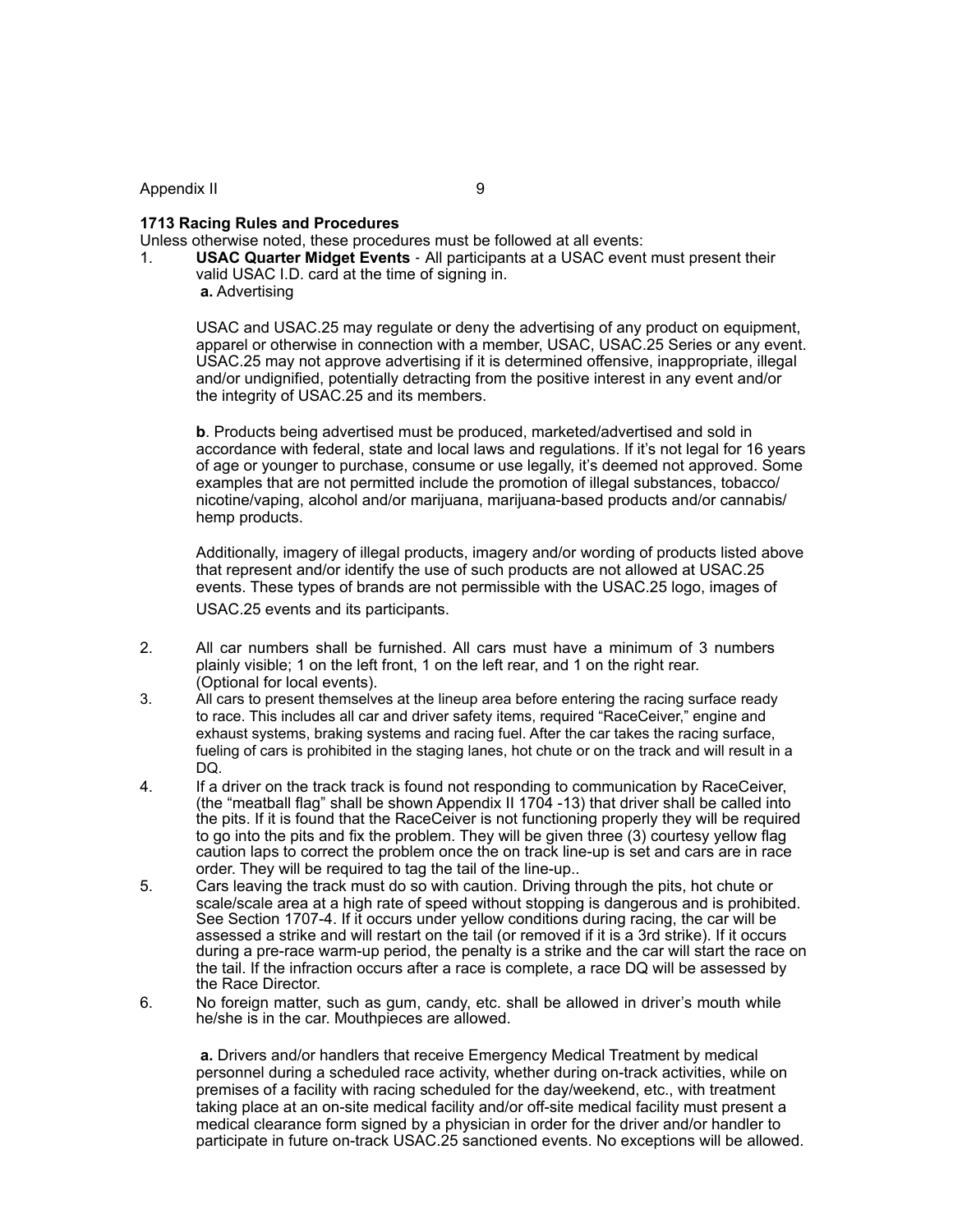- 7. The possession or use of illegal drugs by a driver, car owner, mechanic, spectator or race official anywhere in the track, pit or parking area will be strictly prohibited. The use of alcoholic beverages by a driver, car owner, mechanic, or race official anywhere in the track, pit or parking area from the time sign ins open until the time that tech inspections are completed will be strictly prohibited. Any violation of these rules is subject to disciplinary action by USAC and USAC-sanctioned clubs.
- 8. Any driver, car owner or mechanic, race official or spectator who, at any time or any place, causes a scene or disturbance before the public, shall be escorted from the event. see Appendix V
- 9. All winners' cars will only be official after Tech declares engine legal. (Definition: at USAC events, it shall be mandatory that engines be inspected for legality). Extent of inspection will be at the discretion of Tech. Engines shall be considered illegal if car handler or owner refuses required inspection. (Appendix I Section 732-9b).
- 10. No change or adjustments to car or engine settings may be made to any race car by any method, while it is on the racing surface except for turning on the fuel. Additionally, no device, system or other method capable of making changes to these settings while on the racing surface will be installed, permanently or temporarily in any car. This includes practice sessions occurring on a scheduled race day. Interpretation and enforcement of these guidelines is the responsibility of the senior tech & safety officials in attendance at the event.
- 11. After initial warm-up period has elapsed (use of clock or air horn), all cars on the track and past designated line shall be lined up according to original starting position. All others shall start at the back of the pack – in the order they enter the racetrack. An alternate car may be summoned to the track if a car scheduled to start does not immediately take the track for the line-up. (see #20 below) Once the line-up is in order on the track, the car still in the line-up or hot chute will receive courtesy laps per the USAC Work rule (1707) and per the three lap courtesy work rule (1708 -14). Should the original car return to the line-up, it will be placed on the tail and the alternate car will be summoned to the pits and be available until the first full lap is scored.
- 12. In Formula Mod classes only, after a combination of 100 green and yellow laps, the next yellow and/or red flag will be a refuel stop. After all cars have been refueled the counting resumes when the cars restart. A refueling stop, from red flag restart, should take no more than four minutes. There shall be NO MORE than 2 fuel stops after the initial green flag at any USAC District or National event. More fuel stops allowed at club races, but need to notify the USAC National Office in writing at beginning of each season. There will be no refueling stops for "AA" heat races.
- 13. Refueling for Formula Mod may be refueled after the completion of warm up time. This is at the discretion of the Race Director and announced before cars take the track. Drivers are to be out of cars for fueling.
- 14. No more than two (2) handlers per car in the hot chute during race.
- 15. For the safety of all involved, videotaping and/or photography of any kind will not be allowed in the hot chute area. Special circumstances (i.e. professional camera person/ crew) may be allowed with previous authorization from Race Director.
- 16. Four corner workers are recommended for each race. All corner workers are to be located at the outside of each turn or at least two at each outside end of the track. No corner workers are allowed in the infield and are the only people allowed on the track in the event of a caution during a race.
- 17. All pit locations must be located outside of the track wall or fencing.
- 18. Once a car qualifies or pushes off from the staging area for qualifying or first heat race, you must run the same car (chassis) for the entire event.
- 19. The Race Director has the option NOT to be in the hot chute with the handlers during a race. If he/she elects to call the race from another area at the track a USAC.25 official/ spotter will be placed in the hot chute to ONLY relay and answer basic questions about the call. Any arguing with this designated person will result in removal from the hot chute for the rest of the event.
- 20. Fuel tanks and fuel caps cannot be replaced or reattached during a race. If the tank becomes loose or falls off at any point once the car takes the track, during green or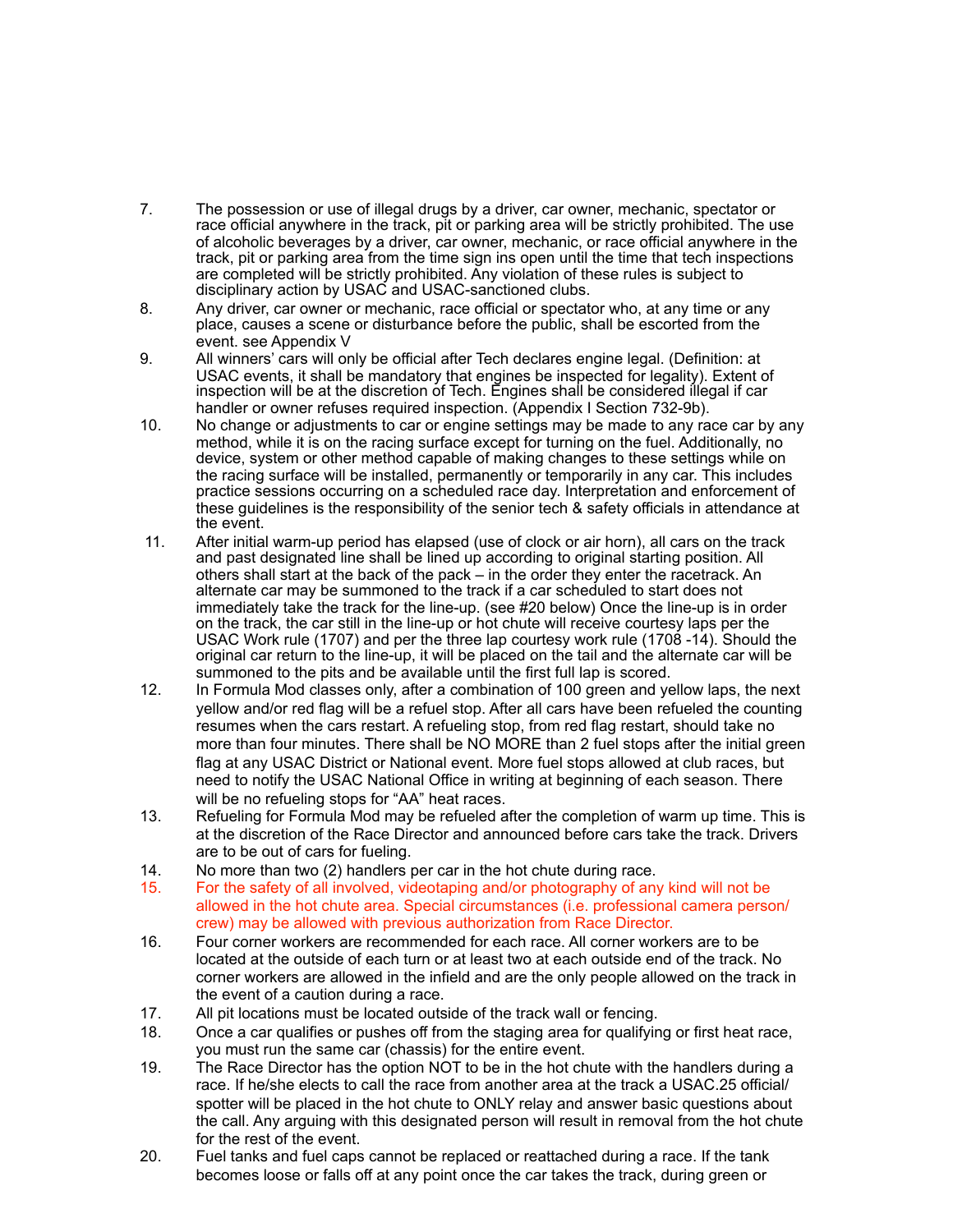yellow flag conditions, the car will be black flagged, must exit the track and scored as a DQ. Fuel tanks and fuel caps cannot be replaced or reattached after the checkered flag is waved or before going over the scale.

- 21. An alternate car will be allowed at all National events. The alternate car cannot practice or warm up with the starting field before a race and may only enter the race after the double file lineup has been called by the flagger and a car from the starting lineup is not on the track. The original car from the starting lineup is eligible to reclaim their position with the field under yellow until the first lap of the race is completed and scored. The alternate car is eligible to enter the race under yellow until the first lap is completed and scored and one of the cars from the starting lineup leaves the track. It is possible for the alternate car to receive a green flag start and still be removed from the race if the first lap is not completed under green and the original lineup car reenters the race under yellow to reclaim a starting position. The alternate car is optional for local events.
- 22. No trophy or awards, other than participation awards, shall be given to a driver for a race in which he was disqualified in tech or for unsportsmanlike conduct. Clubs may deviate from this rule with but need to notify USAC in writing at beginning of each season.
- 23. A DNF may advance and line up behind normally transferring cars in the order they went DNF, if there are unfilled starting positions.
- 24. A car with 3 STRIKE's will be given a DNF and allowed to transfer through the races, in the same manner as above if applicable.
- 25. Cars must have tail cone in place at all times when on the track.
- 26. Any car having their engine changed after qualifying or between races must report engine change to Race Director and Tech Director. Scoring tower shall be notified and car/driver will be placed on the tail of their next race.
- 27. When two or more cars make contact bringing out a yellow flag, all cars shall be charged with a STRIKE. If the Race Director can determine with 100% certainty that a car involved in the incident was not at fault, that car will not receive a STRIKE against it. A car or cars that are charged with a STRIKE will go to the tail. All cars involved in the initial incident that go dead on the track, whether charged with a strike or not, will go to the tail. Cars receiving STRIKES will be positioned behind DOT cars not receiving STRIKES. If a car is not involved in the initial contact, but goes dead on the track to avoid the incident, or is inadvertently involved in the incident after the initial contact by the other cars, they will retain their position in the field at the last completed scored lap before the yellow flag.
- 27. On the initial double file start of the race, it is possible to have an incident where the cause cannot be determined and several cars may be involved. This results from the close racing of the entire field, accelerating in one corner at the same time. If the green flag was shown on the initial start, the Race Director will give one additional double file start, with no strikes called or cars sent to the tail if it is not possible to determine the cause of the incident.
- 28. The Race Director has the option to not call a STRIKE for an incident where two cars make contact, but keep forward momentum and regain racing speed without going dead on the track. The flagger may display the yellow flag if it is determined that the slowed cars are potentially hazardous. If no STRIKES are called and no cars DOT, all cars will retain their positions in the field at the last completed scored lap before the yellow flag.
- 29. Following a race, a car or driver that does not have the proper required safety items will be subject to a race day DQ based on the "Safety Check and Registration Form." Any missing non-safety items such as a muffler, will be disqualified. If any non-necessary related parts are liberated, you may go to the work area and make any necessary repairs if a yellow flag is displayed. If the flagman feels the track conditions are safe, he may choose not to display the yellow flag.
- 30. Cars going DOT during yellow flag conditions will retain their running order as of the last recorded green flag lap and will not be charged with a STRIKE unless directed by the Race Director.
- 31. When a car related safety item (tail-cone, car body panel, nerf bars, bumpers, shoulder bar, wheel nut, etc.) falls or is knocked off a car, or becomes loose and is deemed a safety hazard by the Race Director under green flag conditions, a yellow flag will be thrown and the car sent to the hot chute/designated area to replace the item per the USAC Work Rule and per the three lap courtesy work rule (1708 -14). This will be charged as a STRIKE. The car will be allowed to resume racing if it is not their third STRIKE and they make it back out before the green flag. They will not retain their position. If the item falls off under yellow flag conditions or is knocked off as a result of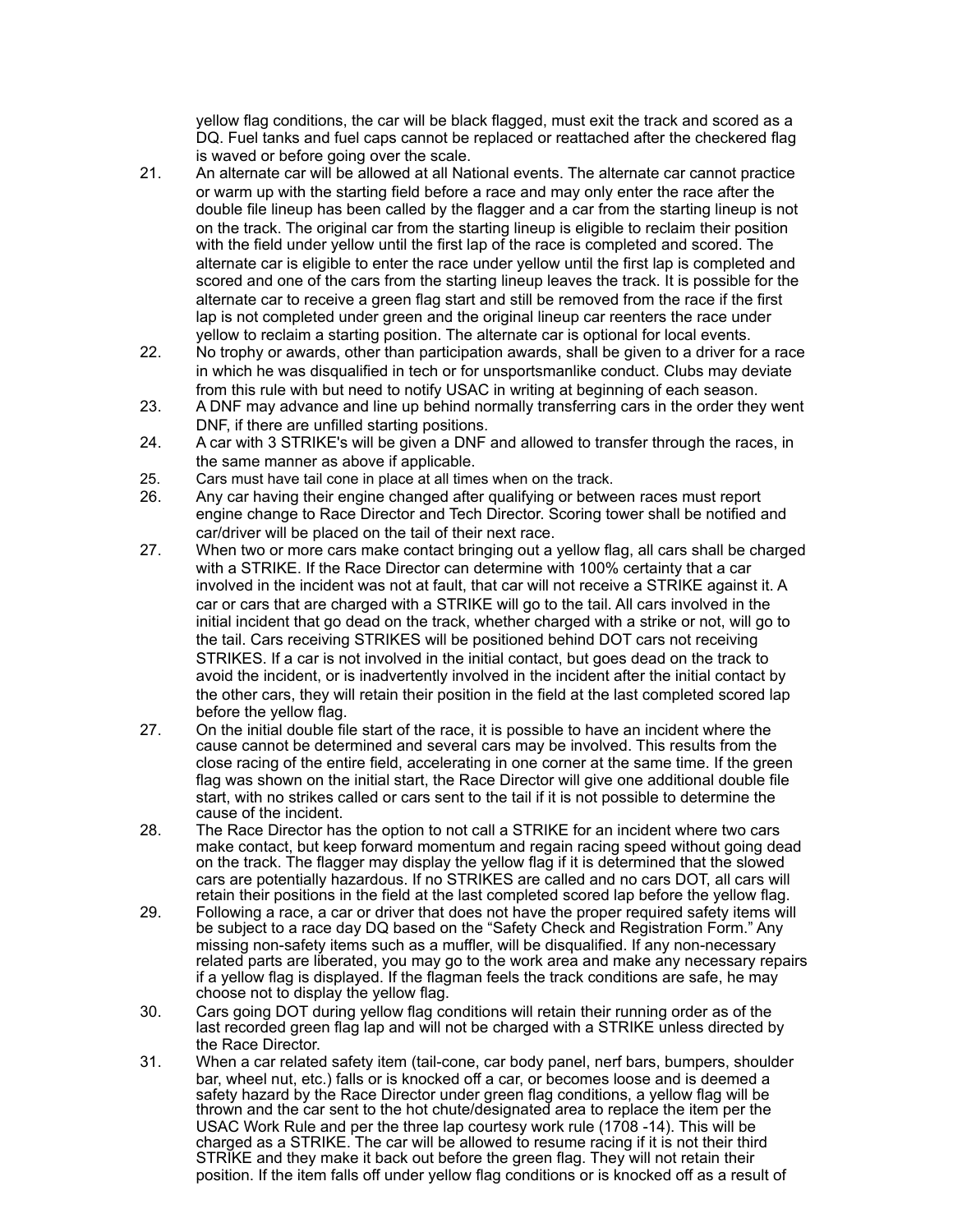an incident on the track when a yellow flag is displayed, the car must go to the hot chute/ designated area to replace the item without a STRIKE (STRIKE may have been charged for the incident, but will not be charged or added for the item). If the item falls off on the last lap of the race and the checkered flag has been thrown, they will be charged with a DNF whether or not it is their third STRIKE. The car related safety item may be replaced to cross the scales. If the steering wheel comes off while car is on track, Race Director will check wheel and determine if car is safe to continue.

- 32. Cars involved in incidents that receive strikes, whether they go DOT or not, and all cars going DOT on the last lap of a race, after the checkered flag has been displayed, shall be scored DNF and shall be scored in the order of their last completed lap. Cars receiving strikes will be placed behind cars going DOT and not receiving strikes. See Appendix III, Section 2704.
- 33. In incidents involving Deliberate Rough Driving in which a car or cars receives an immediate disqualification, an innocent car involved in the incident will retain their position in the lineup at the last scored lap. If this type of incident occurs on the final lap of the race, after the checkered is displayed, if the innocent car is DOT, it will be scored as a DNF without a strike. The car charged with the Deliberate Rough Driving will receive a DQ.
- 34. In incidents involving Overly Aggressive Driving a car or cars display an aggressive style in the course of their driving that shows little regard for other cars in their path, initiating contact in attempts to pass or to keep from being passed. The Flagger will display a rolled black flag to the offending car(s), and the Race Director will charge them with a two (2) strike penalty and placing them at the tail of the line-up. RaceCeiver communication will warn the driver of the aggressive driving. An innocent car involved in the incident will retain their position in the lineup at the last scored lap. If this type of incident occurs on the final lap of the race, after the checkered flag is displayed, if the innocent car is DOT, it will be scored as a DNF without a strike. The car charged with an Aggressive Rough Driving will receive a DQ.
- 35. In incidents involving defensive driving: (When a driver changes his driving pattern more than one time to block a fellow competitor from passing them.) The Race Director will display a rolled black flag to the offending car(s),charging them with a two (2) strike penalty and placing them at the tail of the line-up. RaceCeiver communication will warn the driver of the defensive driving. A second defensive driving incident in the same race will receive a race DQ.
- 36. Any driver intentionally causing a caution, for something besides mechanical or a safety related issue, will receive a two (2) strike penalty.
- 37. In the event of a neck collar becoming loose or is lost while on the track a yellow flag will be thrown. They will be given a Strike and required to go to the pits to put the neck collar back on securely. They will be given three (3) courtesy yellow flag caution laps to correct the problem once the on track line-up is set and cars are in race order. They will be required to tag the tail of the line-up.
- 38. In the event that a time limit for a race is reached, the COOK OUT flag will be displayed by the flagger under the next caution along with the checkered flag. This flag signifies that the race has in fact reached the time limit. All drivers that take this flag will be scored according to their previous lap after accessing calls made by officials. Any car that is unable to take the flag under their own power will be scored according as being the pit area. In the event the time limit is reached under caution there will be a last green flag. This will not be announced but will allow the drivers the opportunity to finish the race under green. The next yellow, red or checker flag will end the race.
- 39. Rain In the event of rain, any race that is at least 50% complete, will constitute a completed race, if the event is rained out. In the event a race is stopped due to rain and has not reached the halfway point, cars will be impounded. Any work on a car will result in that car restarting at the tail. If race resumes same day, tire pressure will be allowed to be adjusted before race resumes. If race must be continued on the next day, it will resume from where it was left off. Cars will be released from impound**.**

 **A.** Regional Events (in regards to National Eligibility in the event of a race being rained out )- an attempt is defined as the car being on track and making at least two laps. Should weather prevent ALL classes from being on track and officials have canceled the event's activities for that day and there is not a designated rain day scheduled, an attempt will be defined as participant being present at the event and signed in by the parent and /or handler.

## **1714 Protests**

1. Any on track calls or decisions may not be protested.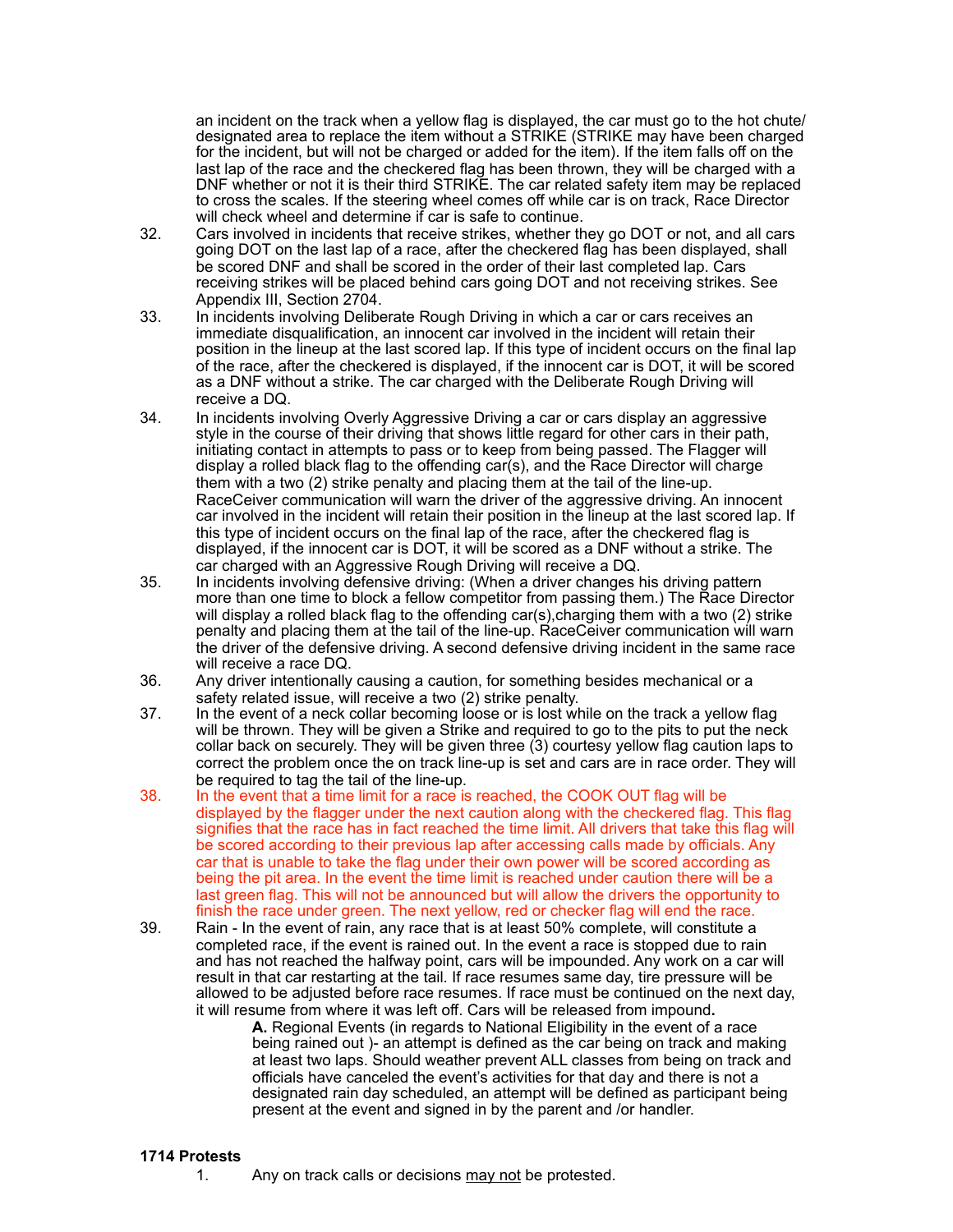2. Technical Protests - If the tech findings are not agreed with by the handler, they must fill out an appeal form within 15 minutes from the time that they are notified. The motor must remain in tech area during this time. If a second opinion is desired by the next higher technical authority, all charges for shipping and handling will be paid for by the protesting party.

# 3. **Tire Protest**

a. Protest must be in writing and filed with the tech inspector within 15 minutes, after feature race is completed. Handlers may not protest more than one car per event and may not protest same driver more than once per calendar year. b. All protests will be handled by the Club President and/or Tech Director and must be accompanied with a \$250 cash deposit and will not be refunded, regard-less of the outcome of the protest. If the tire being protested is found legal, a new tire will be returned to the driver being protested.

c. Any situation not covered by these rules shall be referred to USAC for deci-sion. This protest must also be in writing and accompanied by deposit. d. Tire protest form must be completed and sent in to USAC along with a sample of the tires in question.

e. A 2 x 2 patch/sample of the tire is to be removed and placed in a glass jar. The approved container then is to be sealed with secure tamper proof tape (must be obtained through USAC) and signed by both the USAC Representative/USAC club official and representative of the tire in question (parent or guardian of the tire in question are ultimately held responsible.

f. It is the goal of USAC to have the tire results returned in a timely matter. g. The party against whom a protest is made has a right to know the charge and have a written copy thereof so that they may adequately defend themselves against any action.

- h. USAC has the right to confiscate any tire at any time.
- i. Once a tire is sent to the USAC National office for testing, if the tire is found illegal, USAC National reserves the right to assess the penalty and/or penalties.

Appendix II 13

# **1715 Penalty/Penalties Guidelines (to be used at Clubs, Regions and National events)**

# **ENGINE INFRACTIONS**

LEVEL 1 - FIRST OFFENSE

• Automatic Race Day DQ; in the respective class that the infraction took place

LEVEL 2 - SECOND OFFENSE

• Up to 60 days suspension from any USAC sanctioned event for the handler and driver from participating in the respective class that the infraction took place

# LEVEL 3 - THIRD OFFENSE

• A third offense may be considered intentional or flagrant modification and will be assessed by the National office per the Flagrant/Intentional Modifications Section listed below.

# **TIRE, FUEL INFRACTIONS**

• Penalties assessed for tire and fuel can vary from a Race Day suspension AND a suspension that can go up to a one (1) year through the defined process tire and fuel testing and infractions outlined in Appendix I, Sections 714 and 733.